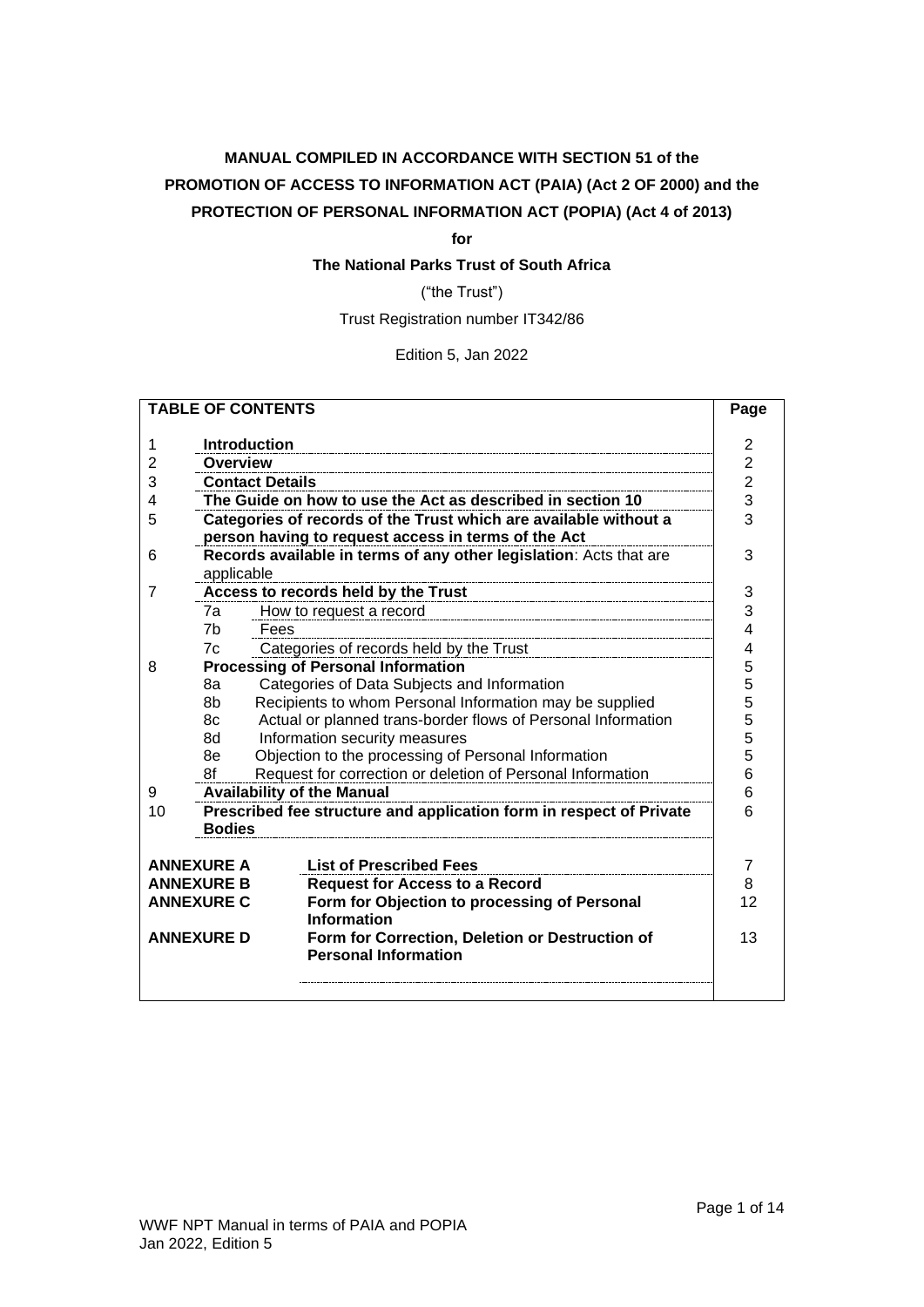### <span id="page-1-0"></span>**1. INTRODUCTION**

The aim of this Manual is to assist potential requestors in requesting access to information (documents or records) from the Trust as contemplated under the Promotion of Access to Information Act no 2 of 2000 ("the Act") and the Protection of Personal Information Act no 4 of 2013 ("POPIA").

This Manual may be amended from time to time and as soon as any amendments have been effected, the latest version of the Manual will be published and distributed in accordance with the Act.

A requester is invited to contact the Information Officer should he or she require any assistance in respect of the use or content of this Manual.

#### <span id="page-1-1"></span>**2. OVERVIEW**

#### **a. Name**

**The National Parks Trust of South Africa** ("the Trust")

#### **b. Brief History & Legal Personality**

**The National Parks Trust of South Africa** is a Trust, registration number **IT342/86.** 

**The National Parks Trust of South Africa** was established in 1986 by WWF South Africa's patron, Dr Anton Rupert, after R4 million was donated to conservation by two foreign donors. The South African Government agreed to match the donation and a trust fund was established.

### **c. Objectives**

Funded primarily through contributions made by Nedbank and its Nedbank Green clients, The Trust funds a broad range of conservation projects and focuses on community-based conservation and endangered species.

#### **d. Managed by WWF South Africa**

The trust has to date generated more than R75 million for purchasing land for enhancing South Africa's protected area network.

#### **e. Auditors of the Trust**

PricewaterhouseCoopers **Stellenbosch** South Africa

#### <span id="page-1-2"></span>**3. CONTACT DETAILS OF WWF SOUTH AFRICA**

*(Information required under Section 51(1)(a) of the Act)*

|                         | The National Parks Trust of South Africa |
|-------------------------|------------------------------------------|
| <b>Physical Address</b> | Care of WWF South Africa                 |
|                         | First Floor, Bridge House,               |
|                         | Boundary Terraces,                       |
|                         | 1 Mariendahl Lane,                       |
|                         | Newlands 7700                            |
|                         | South Africa                             |
| <b>Postal Address</b>   |                                          |
|                         | P O Box 23273                            |
|                         | <b>CLAREMONT</b>                         |
|                         | 7735                                     |
|                         | South Africa                             |
| <b>Phone number</b>     | +27 21 657 6600                          |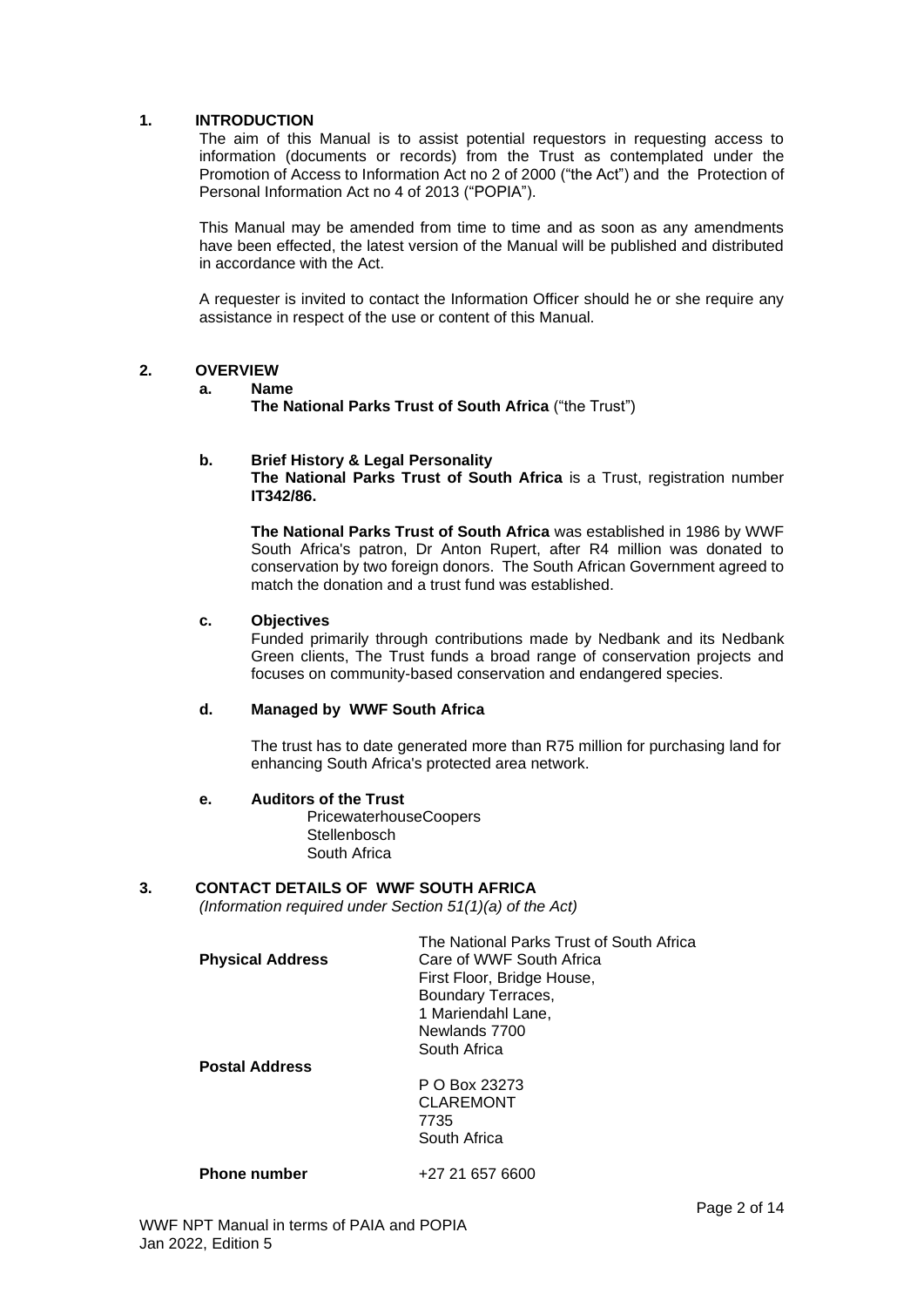# **Fax number**  $+27 86 535 9433(SA only) / +27 (0) 21 671 0274$ <br>**Website** Not applicable [Not](http://www.wwf.org.za/) applicable **Information Officer / Contact Person** Mrs Jodie Johnson Legal & Risk Manager<br>Phone number +27 21 657 6600

Phone number<br>Fax number Fax number +27 86 535 9433(SA only) / +27 (0) 21 671 0274<br>e-mail address paia.request@wwf.org.za paia.request@wwf.org.za

## <span id="page-2-0"></span>**4. THE GUIDE ON HOW TO USE THE ACT AS DESCRIBED IN SECTION 10**

*(Information required under Section 51(1)(b) (i) of the Act)*

A guide on how to use the Act is available from the Information Regulator. Any queries or complaints should be directed to:

JD House, 27 Stiemens Street **Braamfontein** Johannesburg 2001 General Enquiries: [enquiries@inforegulator.org.za](mailto:enquiries@inforegulator.org.za) PAIA Complaints: [PAIAComplaints@inforegulator.org.za](mailto:PAIAComplaints@inforegulator.org.za) POPIA Complaints: [POPIAComplaints@inforegulator.org.za](mailto:POPIAComplaints@inforegulator.org.za)

<span id="page-2-1"></span>**5. CATEGORIES OF RECORDS OF THE TRUST WHICH ARE AVAILABLE WITHOUT A PERSON HAVING TO REQUEST ACCESS IN TERMS OF THE ACT** *(Information required under Section 51(1)(b) (ii) of the Act)*

Annual Financial Statements

# <span id="page-2-2"></span>**6. RECORDS AVAILABLE IN TERMS OF THE FOLLOWING LEGISLATION: Acts that are applicable to the Trust**

*(Information required under Section 51(1)(b)(iii) of the Act)*

Records are kept in accordance with such legislation as is applicable to the Trust, which includes but is not limited to, the following legislation:

Trust Property Control Act (Act 57 of 1988) Income Tax Act (No 58 of 1962) Value Added Tax Act (No 89 of 1991) Protection of Personal Information Act (No 4 of 2013) Electronic Communications and Transactions Act, (No. 25 of 2002).

### <span id="page-2-3"></span>**7. ACCESS TO RECORDS HELD BY THE TRUST**

*(Information required under Section 51(1)(b)(iv) of the Act)* It should be noted that any and all records, whether specifically listed herein or not, shall only be made available subject to the provisions of the Act.

### <span id="page-2-4"></span>**a. How to request access to a record**

The requestor must make use of the prescribed form to make the request, a copy of which is attached as ANNEXURE B to this manual. The request must be made to the Information Officer at the address of WWF-SA provided herein.

The requester must

- i. Provide sufficient detail in the request to enable the Information Officer to identify the record or records requested and the requester.
- ii. Indicate which form of access is required.
- iii. Specify a postal address or fax number in South Africa, or an e-mail address. The requestor should also indicate if, in addition to a written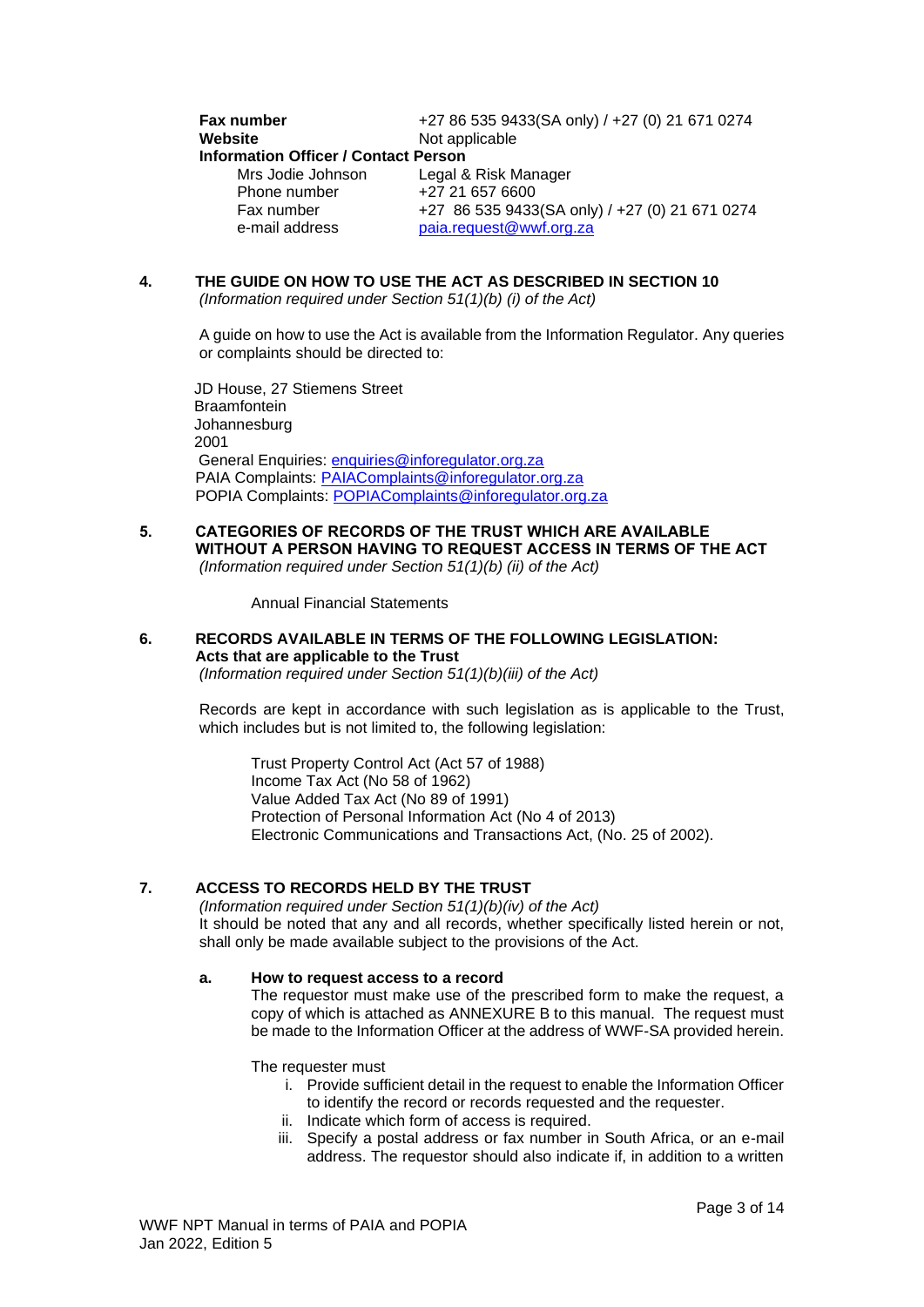reply, any other manner is to be used to inform the requester and state the necessary particulars to be so informed.

- iv. Identify the right that is sought to be exercised or protected and provide an explanation of why the requested record is required for the exercise or protection of that right.
- v. submit proof, to the satisfaction of the head of the private body, of the capacity in which the requester is making the request if a request is made on behalf of another.

Completed request forms together with the request fee (if applicable) should be submitted to the Information Officer as described under item 3: CONTACT DETAILS.

The request for access to records will deem to have been made once the form has been received by our offices.

#### <span id="page-3-0"></span>**b. Fees**

A requester who seeks access to a record containing personal information about that requester is not required to pay the request fee. Every other requester, who is not a personal requester, must pay the request fee:

- The information officer must by notice require the requester (other than a personal requester) to pay the prescribed request fee (if any) before further processing the request.
- The fee that a requester must pay to a private body is R50.00. The requester may lodge an application to the court against the tender or payment of the request fee.
- After the Information Officer has made a decision on the request, the requester must be notified in the form he or she required.
- If the request is granted, then a further access fee must be paid for reproduction and for search and preparation to search and prepare the record for disclosure.

Should you require greater clarity, we refer you to the Guide on how to use the Promotion of Access to Information Act available from the Information Regulator on the website https://www.justice.gov.za/inforeg/index.html

#### <span id="page-3-1"></span>**c. Categories of records held by WWF-SA on behalf of the Trust**

#### **i. Administration & Operational Records**

*(as may be required for the day to day running of the Trust)*

- Address Lists
- **Correspondence**
- General Housekeeping information
- Minutes of meetings

#### **ii. Other Records and Information pertaining (but not limited) to**

- **Financial Management** including Budgets, Banking, Investment statements & reports, Quarterly and Annual Financial reports, Accounting records, Auditor's reports and Annual Reviews, Tax Returns and VAT reports.
- **Governance**, such as the Trust Deed, Registration of trustees with the Master of the High Court.
- **Legal and Compliance**, Funding agreements and Memoranda of Understanding.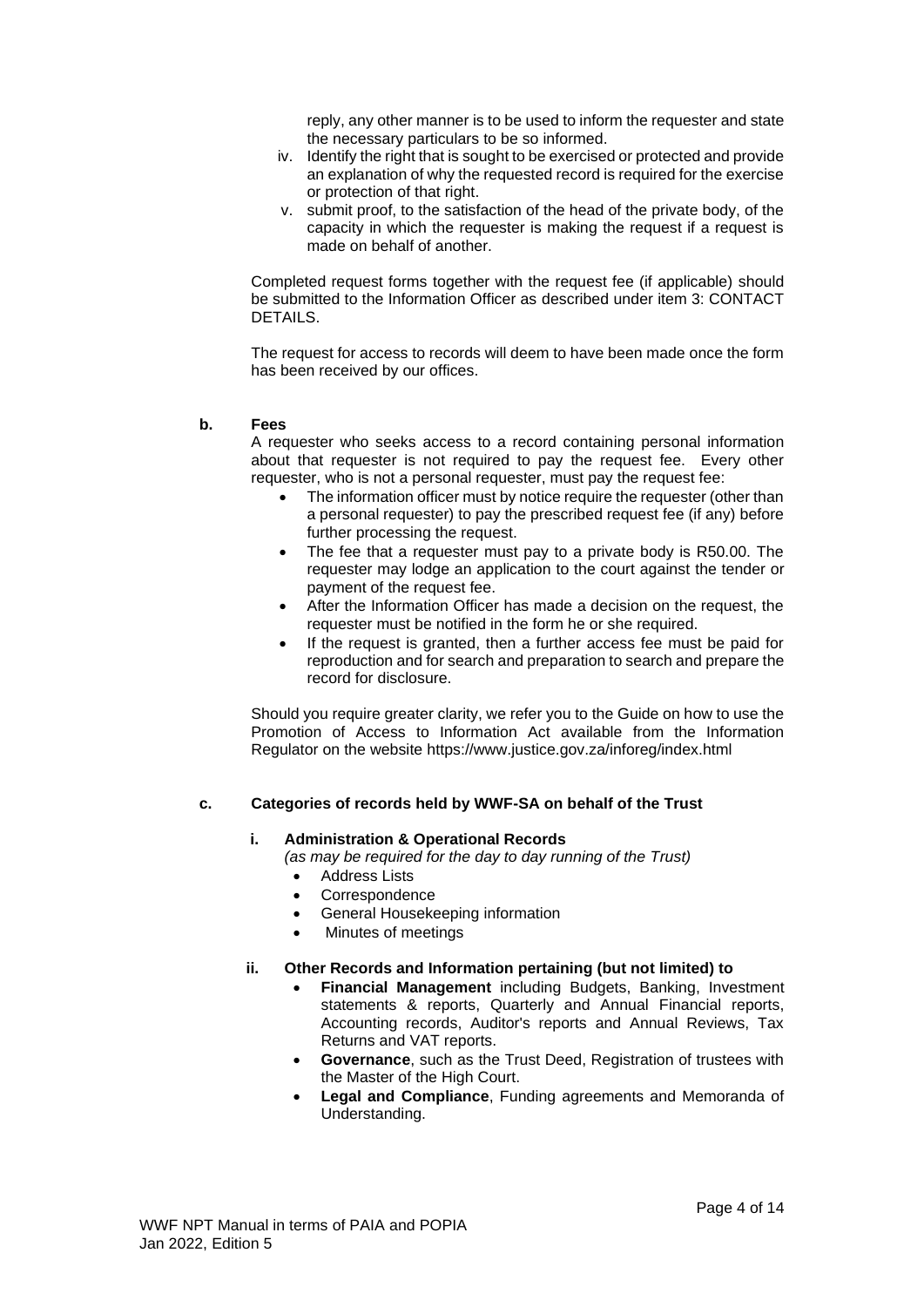# <span id="page-4-0"></span>**8. PROCESSING OF PERSONAL INFORMATION**

*(Information required under Section 51(1)(c) of the Act)*

Not applicable. At this stage the Information Regulator has not prescribed any other categories of records that is automatically available without having to request access in terms of PAIA.

### <span id="page-4-1"></span>a. Categories of data subjects and information include:

| <b>Data Subject</b>                                                | Personal Information which may be processed                                                                     |
|--------------------------------------------------------------------|-----------------------------------------------------------------------------------------------------------------|
| Directors / Trustees                                               | Names and surnames, email addresses, phone<br>numbers, ID numbers, employment history, social<br>media handles, |
| Service providers / Consultants /<br><b>Contractors / Partners</b> | Names and surnames, email addresses, phone<br>numbers, registration number, bank account<br>details.            |

- <span id="page-4-2"></span>b. Recipients to whom Personal Information may be supplied
	- i. Government and Regulatory bodies;
	- ii. Financial Institutions;
	- iii. Suppliers and Service Providers;
	- iv. Agents.
- <span id="page-4-3"></span>c. Trans-border flows of Personal Information
	- i. The Trust may transfer the Personal Information of a data subject to a third party in a foreign country, if:
		- The third party receiving the information is subject to a law, binding corporate rules or a binding agreement which provides adequate protection of the Personal Information; or
		- The data subject consents to the transfer; or
		- The transfer is necessary for the performance of a contract between the data subject and the Trust or the implementation of pre-contractual measures taken in response to the data subject's request; or
		- The transfer is necessary for the conclusion or performance of a contract in the interest of the data subject between the Trust and the third party; or
		- .The transfer is for the benefit of the data subject and it is not reasonably practicable to obtain consent of the data subject, and if it were reasonably practicable to obtain consent, the data subject would be likely to give consent.
- <span id="page-4-4"></span>d. Information security measures
	- i. IT data security systems in place;
	- ii. Physical access control;
	- iii. Policies and procedures in place.
- <span id="page-4-5"></span>e. Objection to the processing of Personal Information

Any person to whom Personal Information in the possession of the Trust relates (the "data subject"), may at any time submit an objection to the processing of their Personal Information by completing the prescribed form attached as Annexure C hereto. The Information Officer will provide reasonable assistance as necessary to the data subject, free of charge, to enable the data subject to make the objection.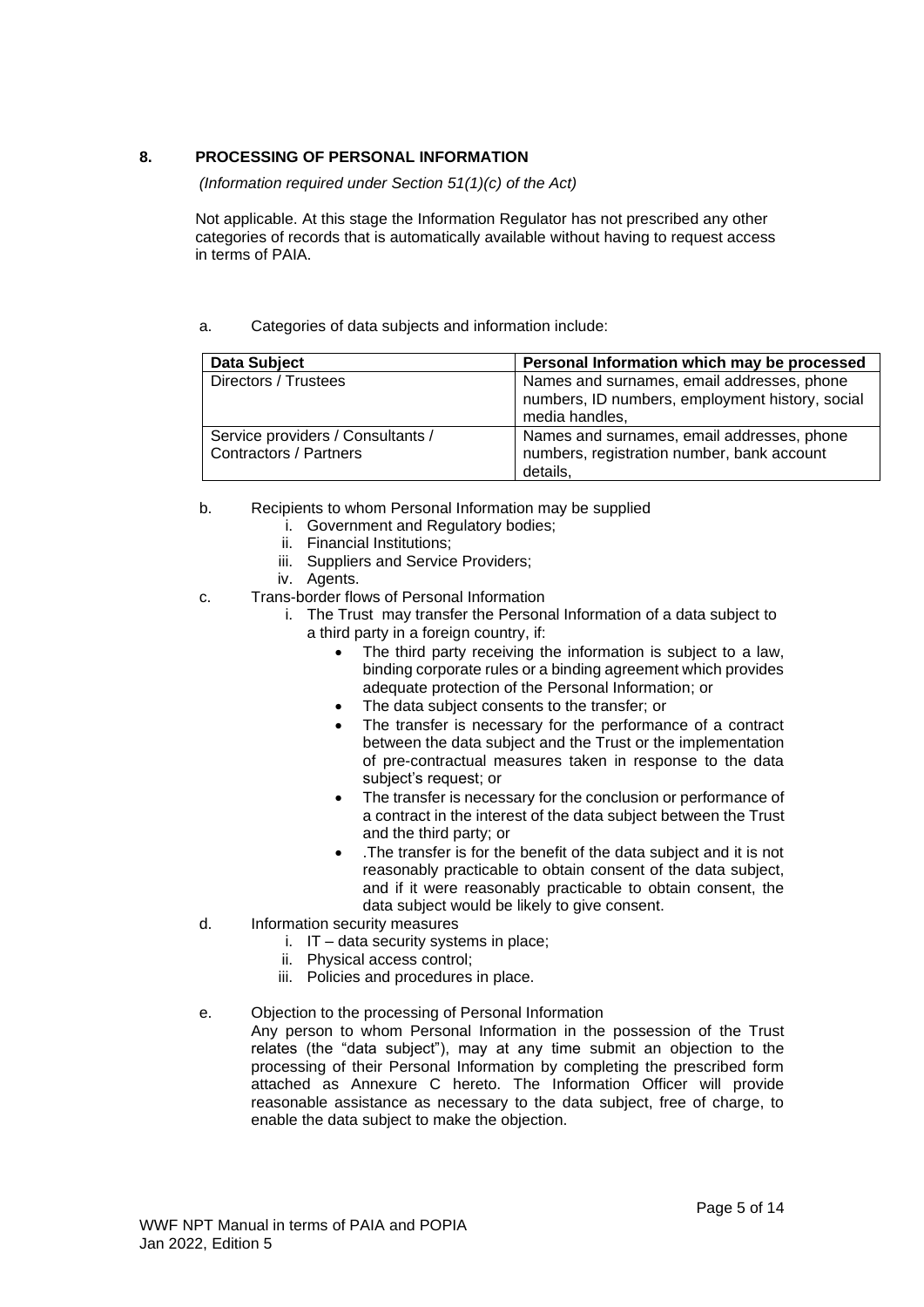### <span id="page-5-0"></span>f. Request for correction or deletion of Personal Information

A data subject may at any time request the correction or deletion of their Personal Information or the deletion or destruction of a record of Personal Information by completing the prescribed form attached as Annexure D hereto. The Information Officer will provide reasonable assistance as necessary to the data subject, free of charge to enable the data subject to complete the form.

### <span id="page-5-1"></span>**9. AVAILABILITY OF THE MANUAL**

*(Information required under Section 51(3) of the Act)*

A copy of this manual is available on the website of WWF South Africa at [https://www.wwf.org.za/access\\_to\\_information/;](https://www.wwf.org.za/access_to_information/) and is also available for inspection at the reception desk of WWF South Africa and available to any person upon request for which copies can be made at a charge of R1.10 (one rand ten cents) per A4 page.

### <span id="page-5-2"></span>**10. PRESCRIBED FEE STRUCTURE AND APPLICATION FORM IN RESPECT OF PRIVATE BODIES**

The fee structure and the application form are prescribed under the Act and are attached to this manual. It is also available from:

- the Government Gazette.
- the website of the Department of Justice and Constitutional Development [\(www.doj.gov.za\)](http://www.doj.gov.za/) (section: "regulations")
- the Information Regulator website (https://inforegulator.org.za/docs.html).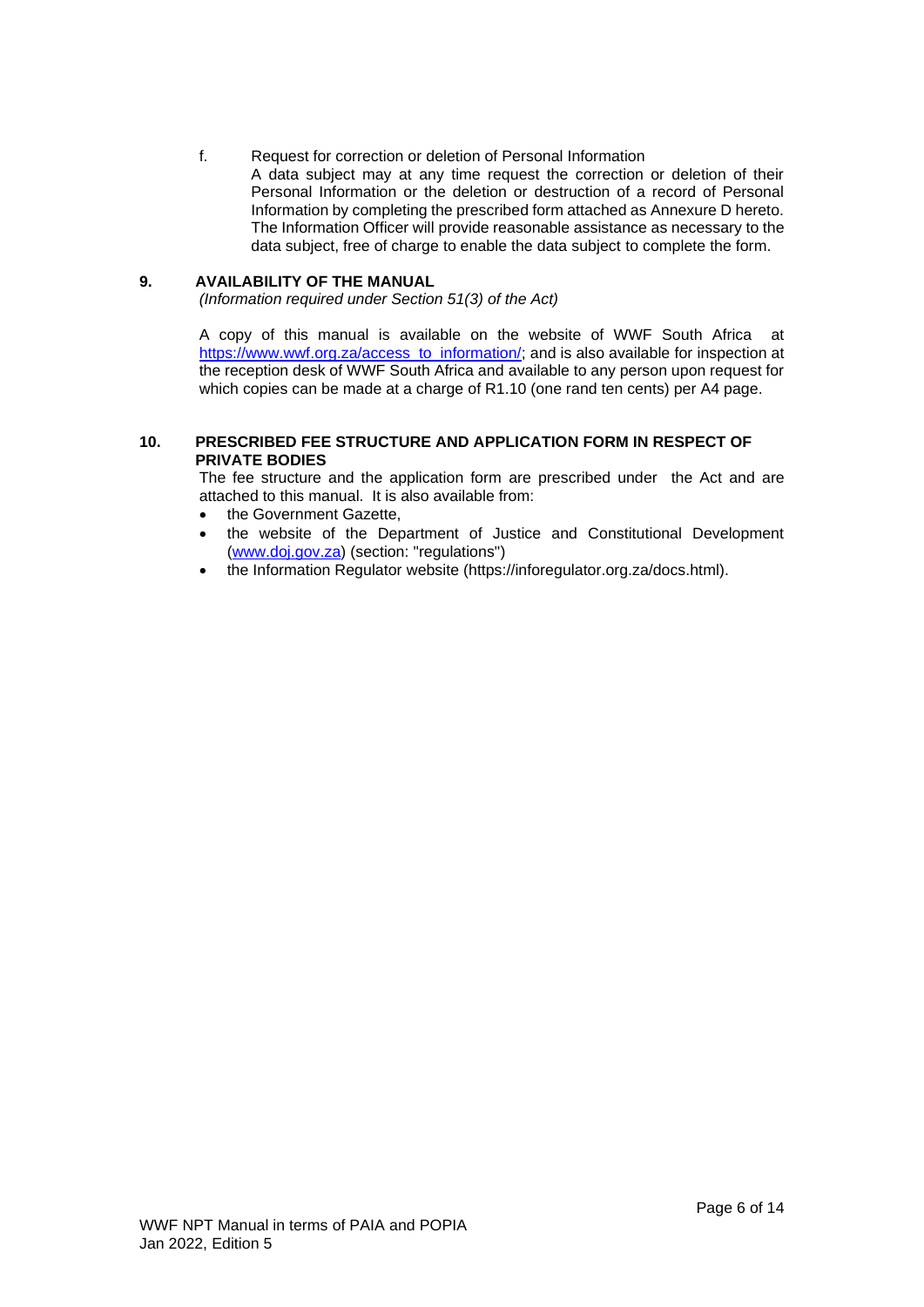# <span id="page-6-0"></span>**11. ANNEXURE A FEES IN RESPECT OF PRIVATE BODIES**

| Item           | Description                                                                                                                                                                                                   | Amount                                                                        |
|----------------|---------------------------------------------------------------------------------------------------------------------------------------------------------------------------------------------------------------|-------------------------------------------------------------------------------|
| $\mathbf{1}$   | The request fee payable by every requester                                                                                                                                                                    | R140.00                                                                       |
| $\overline{2}$ | Photocopy / printed black and white copy of each A4-size page (per<br>page or part thereof)                                                                                                                   | R<br>2.00                                                                     |
| 3              | Printed copy of A4-size page (per page or part thereof)                                                                                                                                                       | R.<br>2.00                                                                    |
| $\overline{4}$ | For a copy in a computer-readable form on:<br>(i) Flash drive (to be provided by the requestor).<br>(ii) Compact disc                                                                                         | R 40.00                                                                       |
|                | • If provided by the requestor;<br>• If provided to the requestor.                                                                                                                                            | R 40.00<br>R 60.00                                                            |
| 5              | For the transcription of visual images per A4-size page.                                                                                                                                                      | Service to be<br>outsourced,                                                  |
| 6              | Copy of visual images                                                                                                                                                                                         | dependent on<br>quotation from<br>Service Provider                            |
| $\overline{7}$ | Transcription of an audio record, per A4-size page                                                                                                                                                            | R 24.00                                                                       |
| 8              | Copy of an audio record on:<br>(i) Flash Drive (to be provided by requestor).<br>(ii) Compact disc<br>• If provided by the requestor;<br>• If provided to the requestor.                                      | R 40.00<br>R 40.00<br>R 60.00                                                 |
| 9              | To search for and prepare the record for disclosure for each hour or<br>part of an hour, excluding the first hour, reasonably required for such<br>search and preparation.<br>To not exceed the total cost of | R145.00<br>R435.00                                                            |
| 10             | Deposit: If search exceeds 6 hours                                                                                                                                                                            | One third of amount<br>per request<br>calculated in terms of<br>items 2 to 8. |
| 11             | Postage, e-mail or any other electronic transfer.                                                                                                                                                             | Actual expense, if<br>any.                                                    |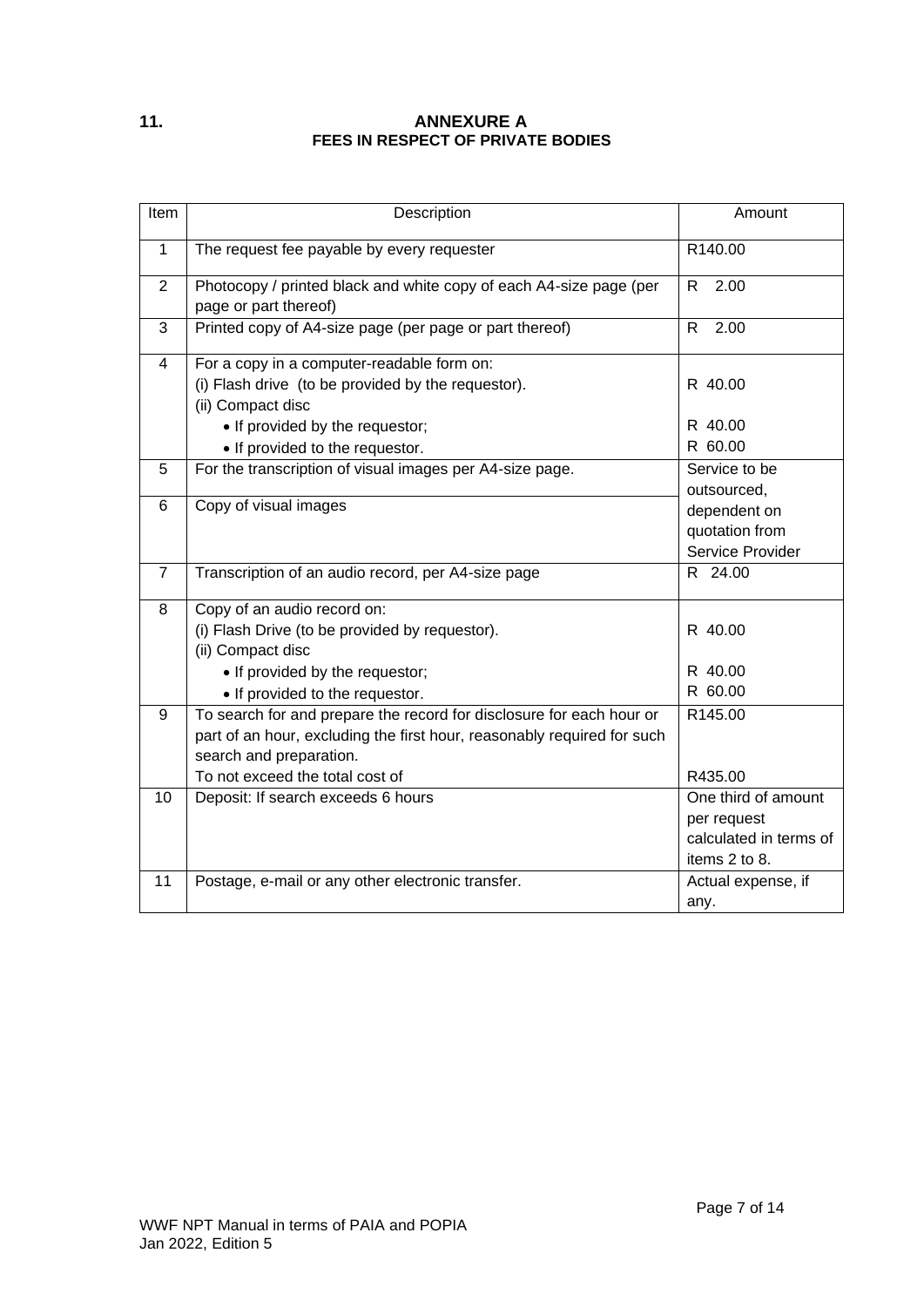# <span id="page-7-0"></span>**12. ANNEXURE B REQUEST FOR ACCESS TO RECORD OF PRIVATE BODY**

(Section 53(1) of the Promotion of Access to Information Act, 2000 Act No. 2 of 2000)

### **[Regulation 10]**

### **A. Particulars of private body**

### **THE NATIONAL PARKS TRUST OF SOUTH AFRICA care of WWF SOUTH AFRICA**

Mail to:

P O Box 23273, Claremont 7735 South Africa

Or deliver to:

First Floor, Bridge House, Boundary Terraces, 1 Mariendahl Lane, Newlands 7700 South Africa

- Or fax to 086 535 9433(SA only) / +27 (0) 21 671 0274
- Or e-mail to [paia.request@wwf.org.za](mailto:paia.request@wwf.org.za) (as an attachment)

# **Attention: The Information Officer Mrs Jodie Johnson**

- **B. Particulars of person requesting access to the record**
- *(a) The particulars of the person who requests access to the record must be given below.*
- *(b) The address and/or fax number in South Africa to which the information is to be sent must be given.*
- *(c) Proof of the capacity in which the request is made, if applicable, must be attached.*

Full names and surname:

| Identity number:                                                          |  |  |  |
|---------------------------------------------------------------------------|--|--|--|
| Postal address:                                                           |  |  |  |
|                                                                           |  |  |  |
|                                                                           |  |  |  |
|                                                                           |  |  |  |
|                                                                           |  |  |  |
| Postal Code                                                               |  |  |  |
| Telephone number:                                                         |  |  |  |
| Fax number:                                                               |  |  |  |
| E-mail address:                                                           |  |  |  |
| Capacity in which request is made, when made on behalf of another person: |  |  |  |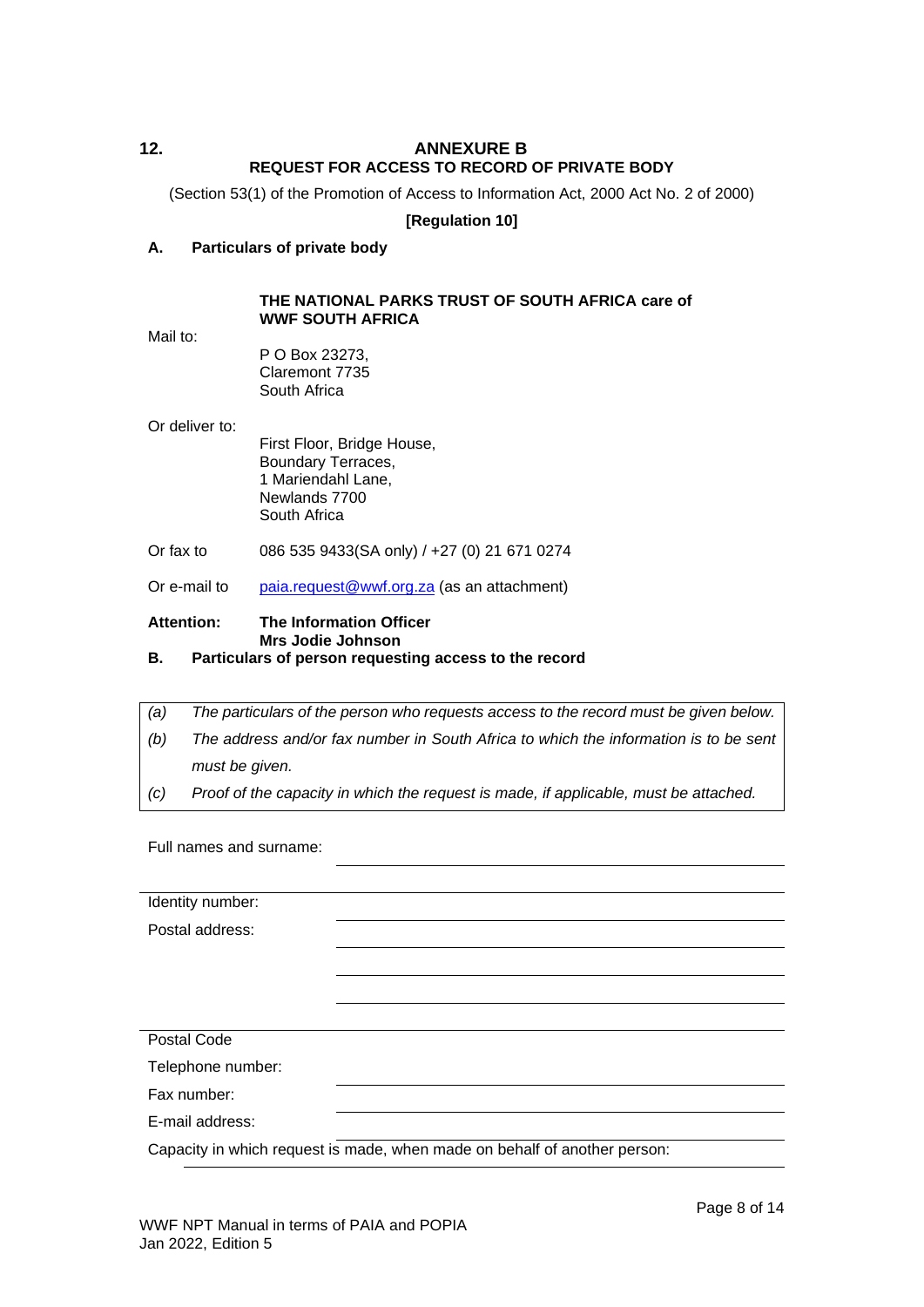# **C. Particulars of person on whose behalf request is made**

*This section must be completed ONLY if a request for information is made on behalf of another person.*

Full names and surname:

Identity number:

# **D. Particulars of record**

*(a) Provide full particulars / details of the record to which access is requested, including the reference number if that is known to you, to enable the record to be located.*

- *(b) If the provided space is inadequate, please continue on a separate page and attach it to this form. The requester must sign all the additional pages.*
- 1. Description of record or relevant part of the record:
- 2. Reference number, if available:
- 3. Any further particulars of record:

### **E. Fees**

|     | exemption.                                                                            |
|-----|---------------------------------------------------------------------------------------|
| (c) | If you qualify for exemption of the payment of any fee, please state the reason for   |
|     | required and the reasonable time required to search for and prepare a record.         |
| (b) | The fee payable for access to a record depends on the form in which access is         |
|     | about yourself, will be processed only after a request fee of R140.00 has been paid.  |
| (a) | A request for access to a record, other than a record containing personal information |
|     |                                                                                       |

Reason for exemption from payment of fees: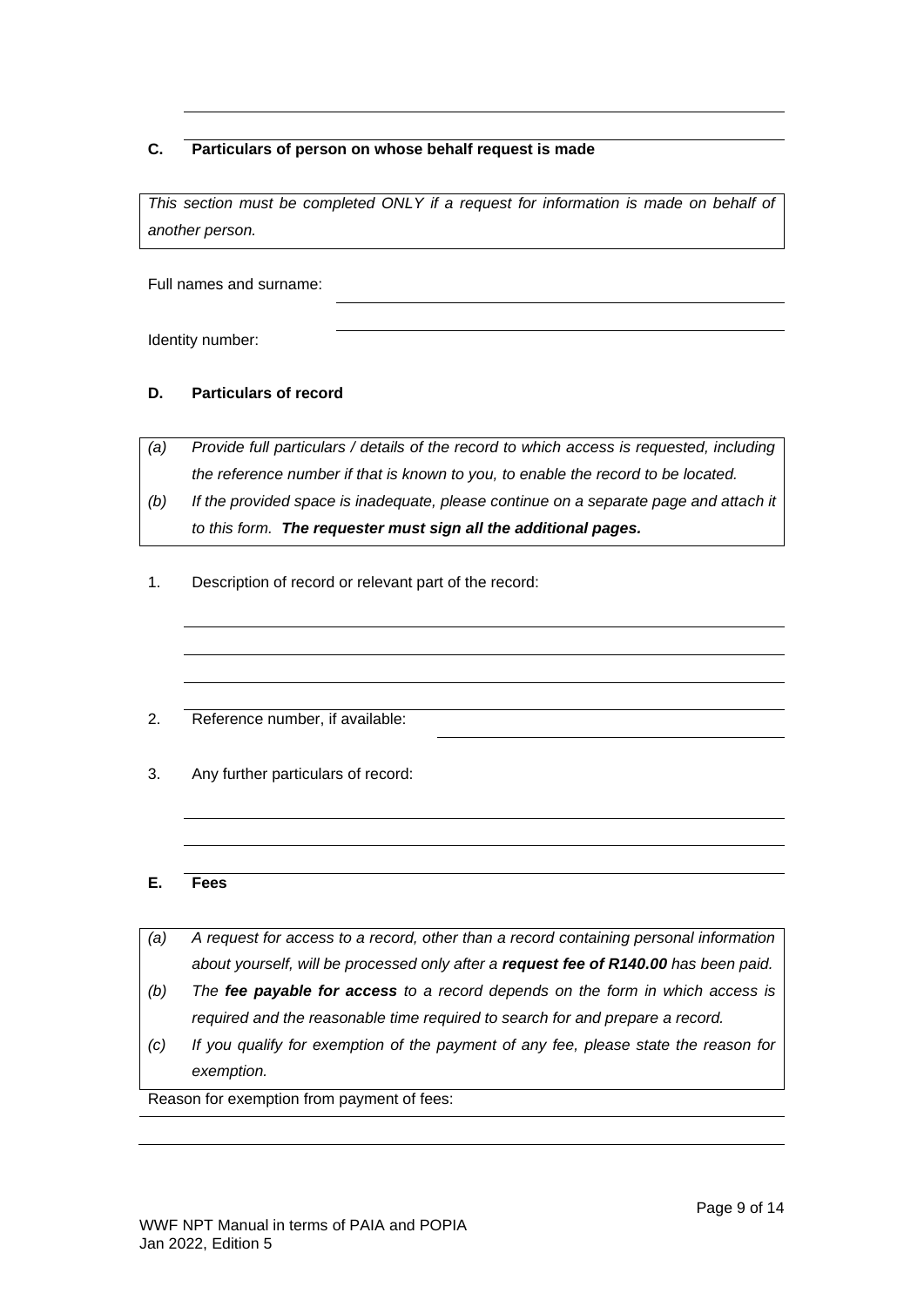# **F. Form of access to record**

*If you are prevented by a disability to read, view or listen to the record in the form of access provided for in 1 to 4 hereunder, state your disability and indicate in which form the record is required.*

| Disability:                                                                                         |                                                                                    |                  |                     |      | Form in which record is required: |  |                                                                                      |  |  |
|-----------------------------------------------------------------------------------------------------|------------------------------------------------------------------------------------|------------------|---------------------|------|-----------------------------------|--|--------------------------------------------------------------------------------------|--|--|
|                                                                                                     |                                                                                    |                  |                     |      |                                   |  |                                                                                      |  |  |
|                                                                                                     |                                                                                    |                  |                     |      |                                   |  |                                                                                      |  |  |
|                                                                                                     |                                                                                    |                  |                     |      |                                   |  |                                                                                      |  |  |
| Mark the appropriate box with an X.                                                                 |                                                                                    |                  |                     |      |                                   |  |                                                                                      |  |  |
| <b>NOTES:</b>                                                                                       |                                                                                    |                  |                     |      |                                   |  |                                                                                      |  |  |
| (a)                                                                                                 | Compliance with your request in the specified form may depend on the form in which |                  |                     |      |                                   |  |                                                                                      |  |  |
| the record is available.                                                                            |                                                                                    |                  |                     |      |                                   |  |                                                                                      |  |  |
| (b)                                                                                                 |                                                                                    |                  |                     |      |                                   |  | Access in the form requested may be refused in certain circumstances. In such a case |  |  |
| you will be informed if access will be granted in another form.                                     |                                                                                    |                  |                     |      |                                   |  |                                                                                      |  |  |
| (c)                                                                                                 |                                                                                    |                  |                     |      |                                   |  | The fee payable for access to the record, if any, will be determined partly by the   |  |  |
| form in which access is requested.                                                                  |                                                                                    |                  |                     |      |                                   |  |                                                                                      |  |  |
| 1.<br>If the record is in written or printed form:                                                  |                                                                                    |                  |                     |      |                                   |  |                                                                                      |  |  |
| copy of record*                                                                                     | inspection of record                                                               |                  |                     |      |                                   |  |                                                                                      |  |  |
| 2.                                                                                                  | If record consists of visual images                                                |                  |                     |      |                                   |  |                                                                                      |  |  |
|                                                                                                     | (this includes photographs, slides, video recordings, computer-generated images,   |                  |                     |      |                                   |  |                                                                                      |  |  |
| sketches, etc.):                                                                                    |                                                                                    |                  |                     |      |                                   |  |                                                                                      |  |  |
| view the images                                                                                     |                                                                                    |                  | copy of the images* |      |                                   |  | transcription of the images*                                                         |  |  |
| 3.                                                                                                  | If record consists of recorded words or information which can be reproduced in     |                  |                     |      |                                   |  |                                                                                      |  |  |
| sound:                                                                                              |                                                                                    |                  |                     |      |                                   |  |                                                                                      |  |  |
| listen to the soundtrack                                                                            |                                                                                    |                  |                     |      | transcription of the soundtrack*  |  |                                                                                      |  |  |
|                                                                                                     | (audio cassette)                                                                   |                  |                     |      |                                   |  | (written or printed document)                                                        |  |  |
| 4.                                                                                                  | If record is held on computer or in an electronic or machine-readable form:        |                  |                     |      |                                   |  |                                                                                      |  |  |
| printed<br>copy                                                                                     | οf                                                                                 |                  | printed             | copy | οf                                |  | copy in computer readable                                                            |  |  |
| record*                                                                                             |                                                                                    |                  | information derived |      |                                   |  | form                                                                                 |  |  |
|                                                                                                     |                                                                                    | from the record* |                     |      | (stiffy or compact disc)*         |  |                                                                                      |  |  |
| *If you requested a copy or transcription or stiffy / compact disc of a record<br><b>YES</b><br>NO. |                                                                                    |                  |                     |      |                                   |  |                                                                                      |  |  |
| (above), do you wish the copy or transcription to be posted to you?                                 |                                                                                    |                  |                     |      |                                   |  |                                                                                      |  |  |
| Postage is payable.                                                                                 |                                                                                    |                  |                     |      |                                   |  |                                                                                      |  |  |

# **G. Particulars of right to be exercised or protected**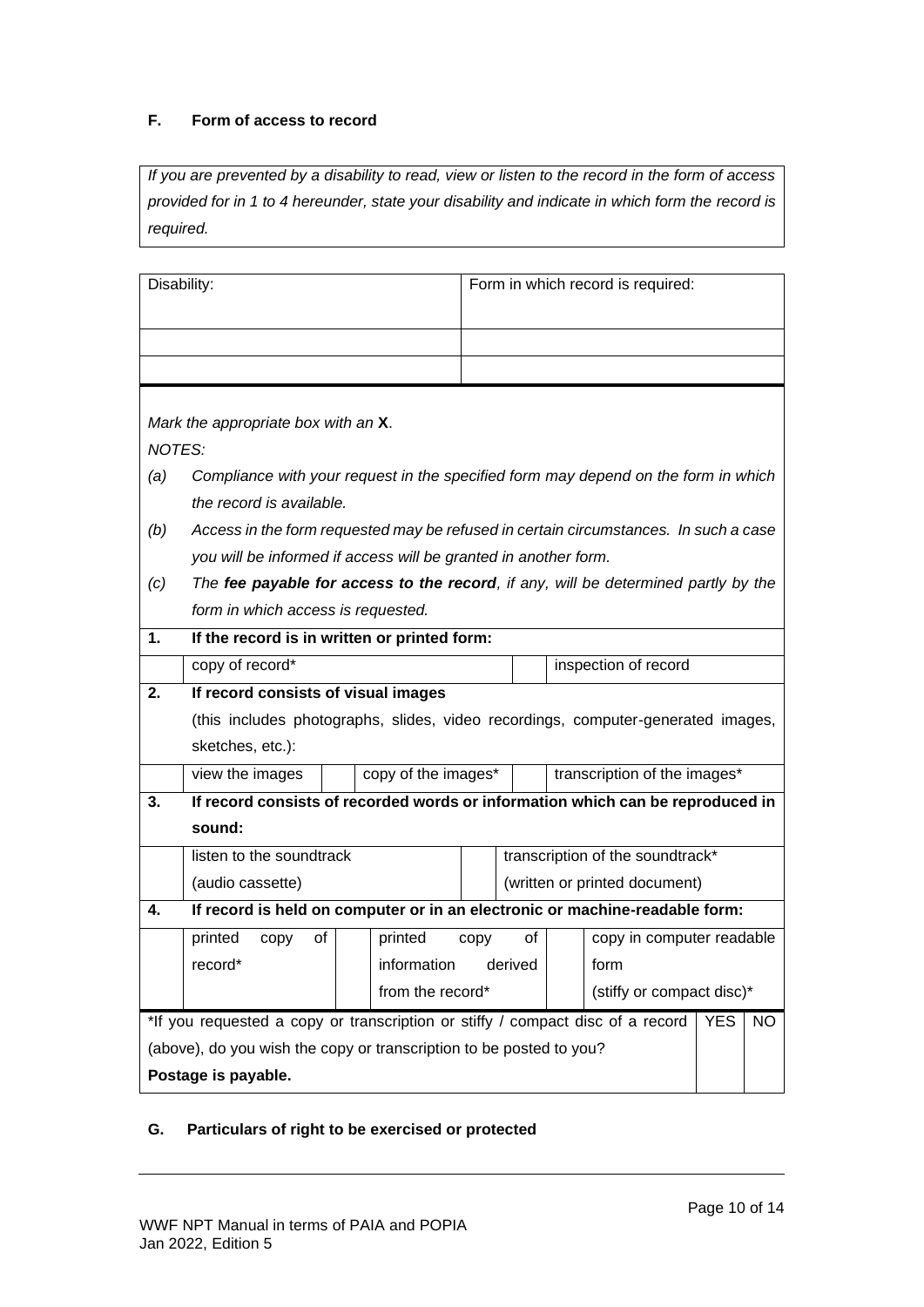*If the provided space is inadequate, please continue on a separate page and attach it to this form. The requester must sign all the additional pages.*

- 1. Indicate which right is to be exercised or protected:
- 2. Explain why the record requested is required for the exercise or protection of the aforementioned right:

# **H. Notice of decision regarding request for access**

*You will be notified in writing whether your request has been approved / denied. If you wish to be informed in another manner, please specify the manner and provide the necessary particulars to enable compliance with your request.*

How would you prefer to be informed of the decision regarding your request for access to the record?

Signed at \_\_\_\_\_\_\_\_\_\_\_\_\_\_\_\_\_\_\_\_\_\_\_\_\_\_\_ this \_\_\_\_\_\_\_\_ day of \_\_\_\_\_\_\_\_\_\_\_\_\_\_\_ 20 \_\_\_

SIGNATURE OF REQUESTER / PERSON ON WHOSE BEHALF REQUEST IS MADE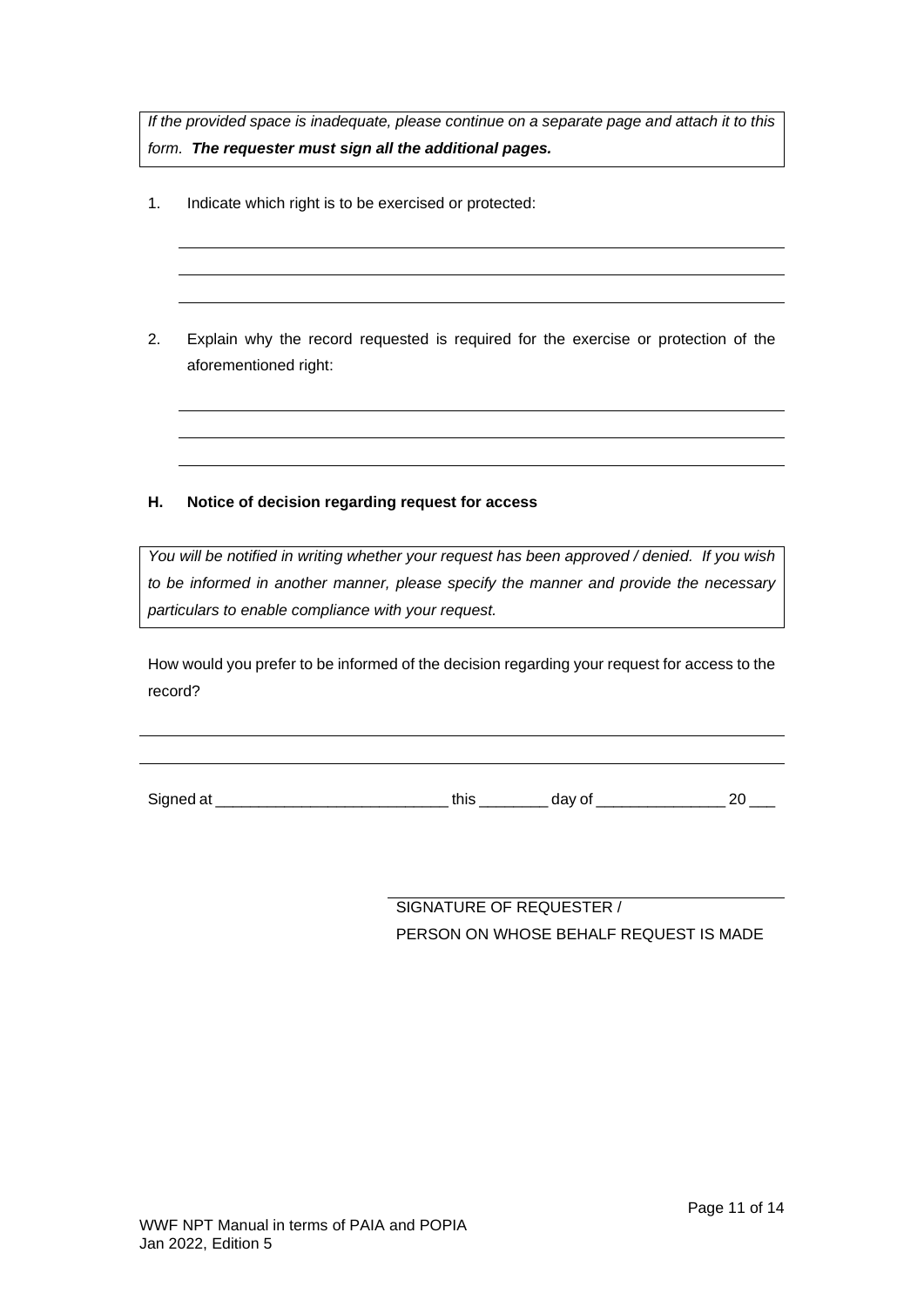# <span id="page-11-0"></span>**13. ANNEXURE C**

### **OBJECTION TO THE PROCESSING OF PERSONAL INFORMATION IN TERMS OF SECTION 11(3) OF THE PROTECTION OF PERSONAL INFORMATION ACT, 2013**

### **REGULATIONS RELATING TO THE PROTECTION OF PERSONAL INFORMATION, 2018** [Regulation 2]

*Note:*

- *1. Affidavits or other documentary evidence as applicable in support of the objection may be attached.*
- *2. If the space provided for in this form is inadequate, submit information as an Annexure to this Form and sign each page.*
- *3. Complete as applicable.*

| A                                                                 | <b>DETAILS OF DATA SUBJECT</b>                                                                               |
|-------------------------------------------------------------------|--------------------------------------------------------------------------------------------------------------|
| Name(s) and surname<br>/ registered name of<br>data subject:      |                                                                                                              |
| Unique Identifier /<br><b>Identity Number</b>                     |                                                                                                              |
| Residential, postal or<br>business address:                       |                                                                                                              |
|                                                                   | Code(                                                                                                        |
| Contact numbers(s):                                               |                                                                                                              |
| Fax number / E-mail<br>Address:                                   |                                                                                                              |
| B                                                                 | DETAILS OF RESPONSIBLE PARTY                                                                                 |
| Name(s) and surname<br>/ Registered name of<br>responsible party: |                                                                                                              |
| Residential, postal or<br>business address:                       |                                                                                                              |
|                                                                   | Code(                                                                                                        |
| Contact number(s):                                                |                                                                                                              |
| Fax number / E-mail<br>address:                                   |                                                                                                              |
| C                                                                 | REASONS FOR OBJECTION IN TERMS OF SECTION 11(1)(d) to (f)<br>(Please provide detailed reasons for objection) |
|                                                                   |                                                                                                              |
|                                                                   |                                                                                                              |
|                                                                   |                                                                                                              |
|                                                                   |                                                                                                              |
|                                                                   |                                                                                                              |
|                                                                   |                                                                                                              |

Signed at ……………………………………….this ………day of …………………………20……

……………………………………………………. Signature of data subject / designated person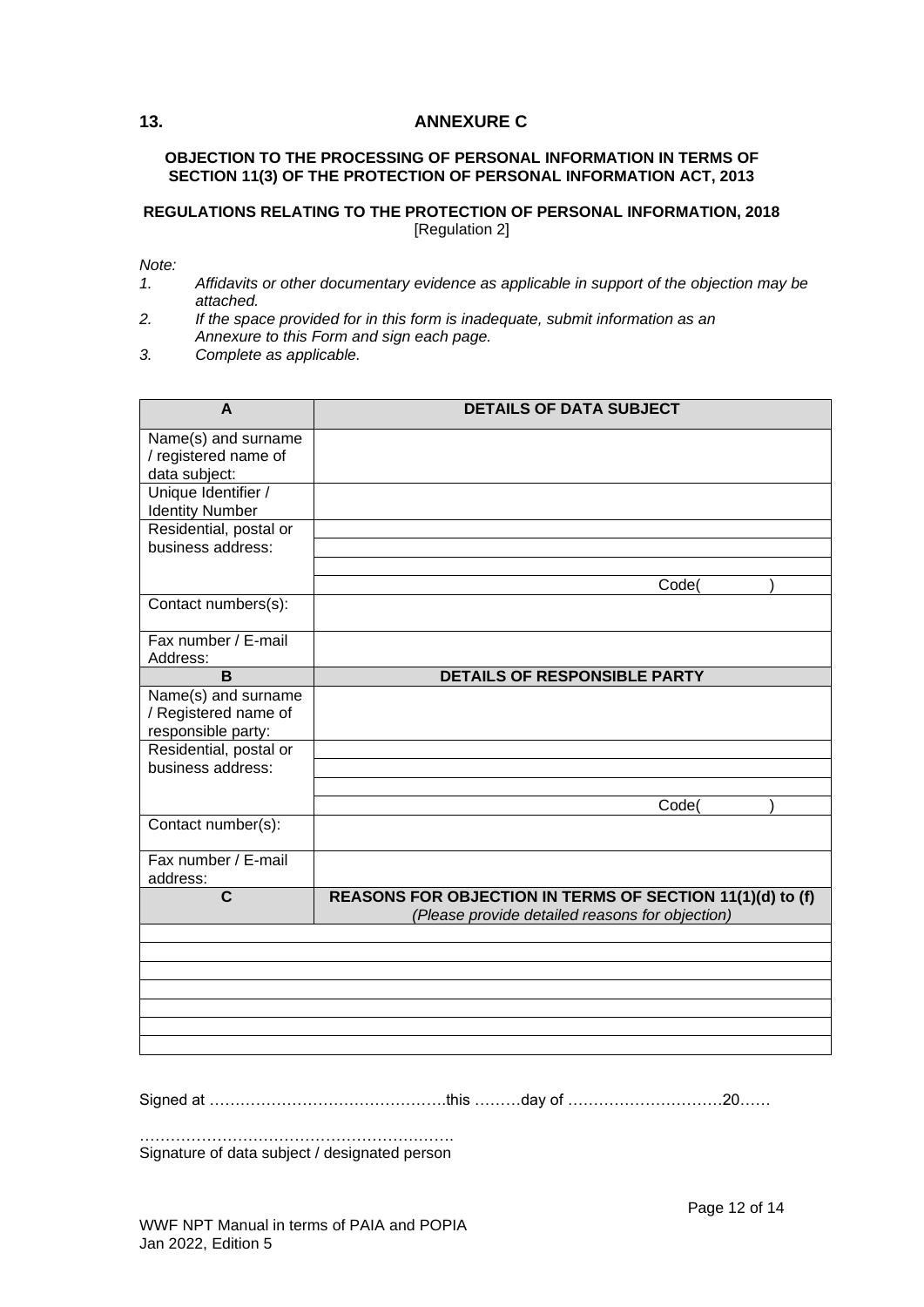# <span id="page-12-0"></span>**14. ANNEXURE D**

### **REQUEST FOR CORRECTION OR DELETION OF PERSONAL INFORMATION OR DESTROYING OR DELETION OF RECORD OF PERSONAL INFORMATION IN TERMS OF SECTION 24(1) OF THE PROTECTION OF PERSONAL INFORMATION ACT**

# **REGULATIONS RELATING TO THE PROTECTION OF PERSONAL INFORMATION, 2018** [Regulation 3]

### *Note:*

- *1. Affidavits or other documentary evidence as applicable in support of the objection may be attached.*
- *2. If the space provided for in this form is inadequate, submit information as an Annexure to this Form and sign each page.*
- *3. Complete as applicable.*

#### Mark the appropriate box with an "x" **Request for:**



Correction or deletion of the personal information about a data subject which is in possession or under control of the responsible party.

Destroying or deletion of a record of personal information about the data subject which is in possession or under the control of the responsible party and who is no longer authorised to retain the record of the information.

| A                      | <b>DETAILS OF DATA SUBJECT</b>                       |
|------------------------|------------------------------------------------------|
| Name(s) and surname    |                                                      |
| / registered name of   |                                                      |
| data subject:          |                                                      |
| Unique Identifier /    |                                                      |
| <b>Identity Number</b> |                                                      |
| Residential, postal or |                                                      |
| business address:      |                                                      |
|                        |                                                      |
|                        | Code(                                                |
| Contact numbers(s):    |                                                      |
| Fax number / E-mail    |                                                      |
| Address:               |                                                      |
| B                      | <b>DETAILS OF RESPONSIBLE PARTY</b>                  |
| Name(s) and surname    |                                                      |
| / Registered name of   |                                                      |
| responsible party:     |                                                      |
| Residential, postal or |                                                      |
| business address:      |                                                      |
|                        |                                                      |
|                        | Code(                                                |
| Contact number(s):     |                                                      |
| Fax number / E-mail    |                                                      |
| address:               |                                                      |
| C                      | INFORMATION TO BE CORRECTED / DELETED / DESTRUCTED / |
|                        | <b>DESTROYED</b>                                     |
|                        |                                                      |
|                        |                                                      |

#### WWF NPT Manual in terms of PAIA and POPIA Jan 2022, Edition 5